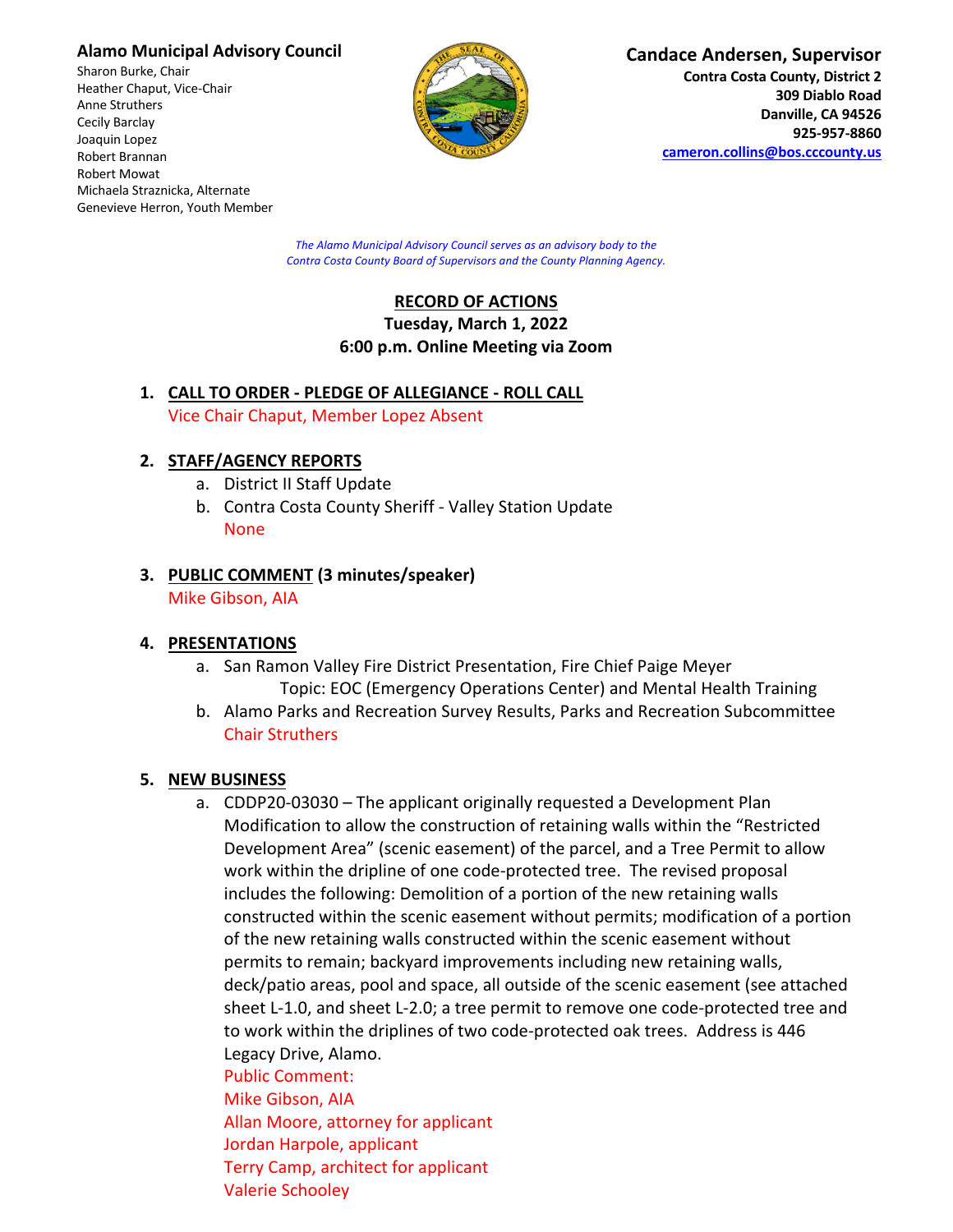Motion by Member Barclay to approve the project, as revised, and with conditions. Add recommendations that the retaining wall be painted a buff color. Second by Member Struthers. Motion withdrawn.

Motion by Member Struthers to continue the project. Unanimous approval.

a. CDMS21-0007 – The applicant requests to subdivide a 1.5 acre parcel into two lots – Parcel "A" and Parcel "B". Parcel "A" includes an existing residence and fronts on North Jackson Way, a County maintained road. Parcel "B" is proposed to be behind Parcel "A" and will have a driveway off of North Jackson Way through the north side of Parcel "A" within an access, utility and landscape easement. Both parcels will be at least 20,000 square feet, which is the minimum per R-20 zoning district standards. Address is 98 N. Jackson Way, Alamo.

Public Comment: Mike Gibson, AIA Kelly Guidi Jason Hamid, Applicant Motion to approve by Member Struthers, second by Member Brannan. Include tree mitigation in accordance with the County ordinance. Unanimous approval.

b. Formation of Public Safety Subcommittee Motion to approve by Member Struthers, second by Member Mowat. Unanimous approval.

### **6. OLD BUSINESS**

### **7. CONSENT CALENDAR**

**All matters listed under CONSENT CALENDAR are considered by the Alamo MAC to be routine and will be enacted by one motion. There will be no separate discussion of these items unless requested by a member of the Alamo MAC or a member of the public prior to the time the Alamo MAC votes on the motion to adopt.**

a. Approve February 1st, 2022 Record of Actions. Unanimous approval.

### **8. SUBCOMMITTEE REPORTS**

Alamo AOB Downtown/Roundabout Committee: Barclay, Mowat, Lopez

Add "Roundabout Update" to District II Staff Update and LAFCO Application update

Alamo Subcommittee for Schools: Herron, Lopez

Land Use Planning Subcommittee: Barclay, Brannan, Mowat

Iron Horse Corridor Subcommittee: Struthers

Parks and Recreation Subcommittee: Struthers (Chair), Burke, Chaput

Motion to recommend Alamo partner with the City of Walnut Creek on recreational programming in Alamo. Unanimous Approval.

Motion to recommend pursuing three properties on the northwest side of Alamo for a potential new park, in order of priority: first, the Watson parcel; second, the Garcia parcel; and third, the Parodi parcel. Approved 4 to 1.

Public Safety (Police P-2, Fire, Emergency): Brannan, Chaput, Straznicka (Alternate) Trees and Landscape Subcommittee: Mowat, Burke